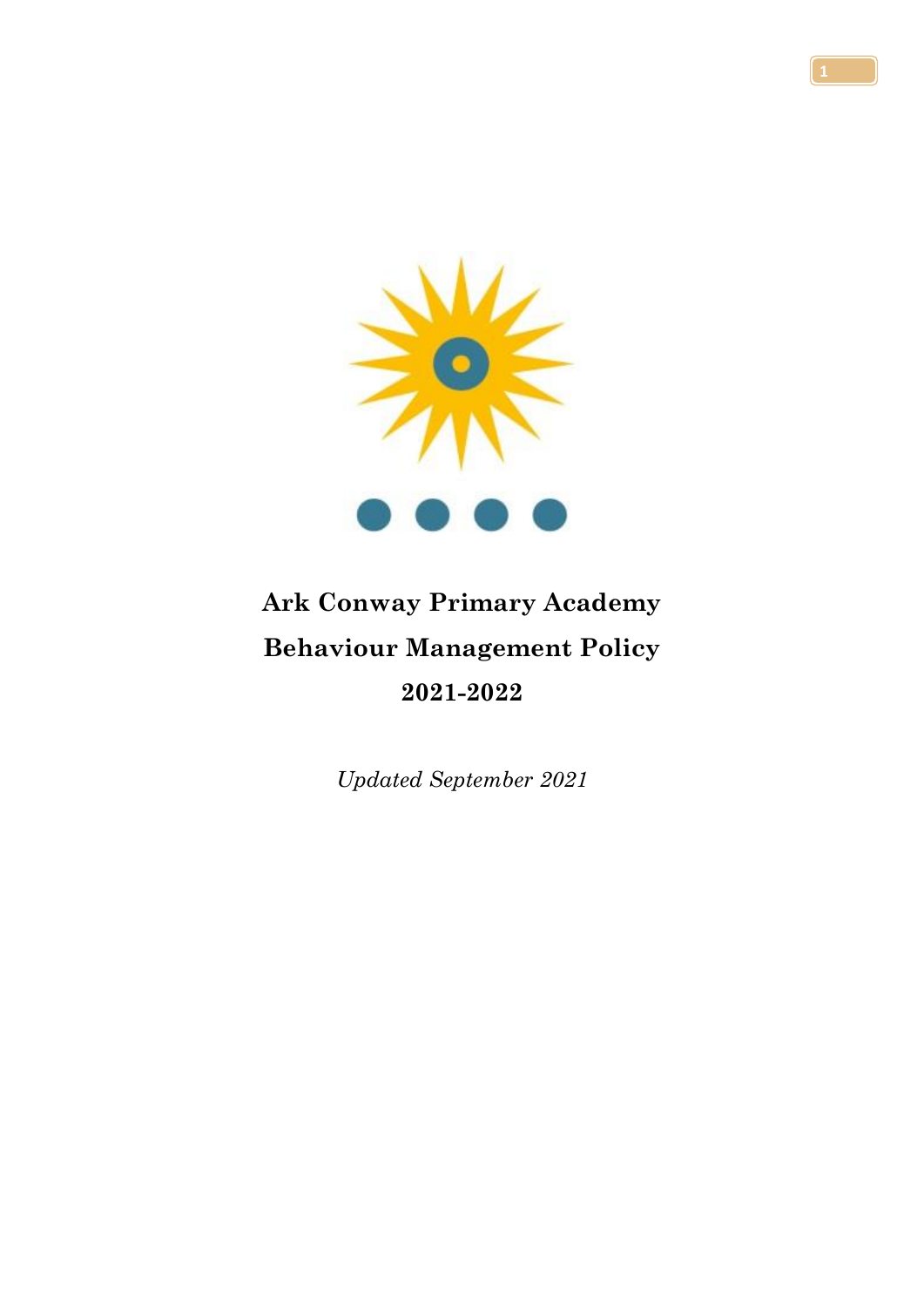We want school to be enjoyable for every pupil. Pupils should be able to learn, appreciate their lessons, make friends and be enthusiastic about school. We have high expectations for exemplary behaviour and discourage behaviour that would undermine learning or confidence between pupils or pupils and staff. We reward desirable behaviour with praise and tangible rewards and will impose consistent, clear and unavoidable sanctions for unacceptable behaviour.

# **Introduction**

In order to enable effective teaching and learning to take place, good behaviour in all aspects of school life is necessary. At Ark Conway Primary Academy we seek to create a caring and learning environment in the school:

- Encouraging and acknowledging good behaviour and discipline.
- Promoting self esteem by encouraging students to value and respect themselves and others
- Providing a safe environment free from disruption, violence, bullying and any form of harassment.
- Promoting early intervention
- Ensuring a consistency of response to both positive and negative behaviour.
- Encouraging a positive relationship with parents and carers to develop a shared approach to involve them in the implementation of the school's policy and associated procedure.
- Encouraging children to take responsibility for their behaviour.
- Explaining unacceptable behaviour.

## **We aim to:**

- **create** a positive learning environment that promotes the development of children academically, creatively and socially.
- **empower** children, by encouraging them to develop:
	- enthusiastic, enquiring minds
	- the ability to question and present rational arguments
	- an independent, positive and engaged approach to working.
- **help** children realise their full potential through the highest quality of learning, teaching and experiences across the whole-school curriculum (intellectual, social, physical, ethical and spiritual).
- **prepare** children for the future, including secondary school and the world of work. To help children make good use of recreational time. To help children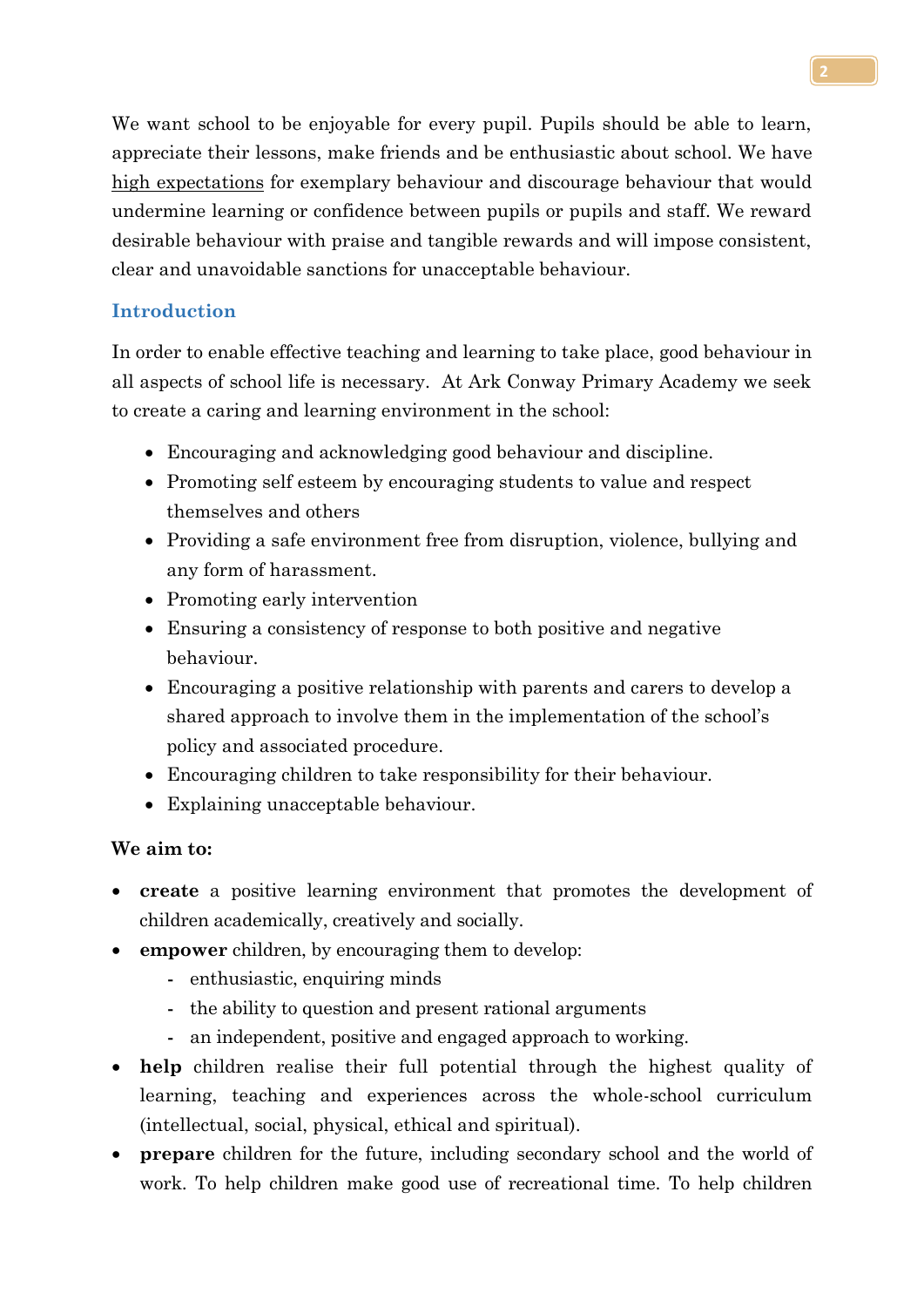become a valued member of society.

# **The core aims, principles and intentions of the policy which contribute to our school ethos are:**

- to treat people with dignity, fairness, respect, sensitivity, care, generosity, kindness, courtesy and friendliness.
- value the constructive and positive contribution that each individual brings to school and each person's role in the school.
- offer support, encouragement and enthusiasm. We have high expectations of children's work and behaviour and through this teach motivation.

*"We" refers to the whole-school of teaching and non-teaching staff, children, parents, governors. Through this we aim to achieve a positive school ethos. These principles and intentions are translated into actions later in this policy document.*

#### **Responsibilities**

**Staff, including teaching staff, operational staff and support staff**, will be responsible for ensuring that the policy and procedures are followed, and consistently and fairly applied. Mutual support amongst all staff in the implementation of the policy is essential so that a high quality learning environment is created in which students develop self-discipline and personal responsibility.

**Parents and carers will take responsibility for the behaviour of their child both inside and outside the school.** They will be encouraged to work in partnership with the Academy in maintaining high standards of behaviour and will have the opportunity to raise with the academy any issues arising from the operation of the policy. It is extremely important that parents and carers understand and support the Academy's Behaviour Policy and help their children to understand why respecting this policy is important for the smooth running of the Academy, the wellbeing of every student and how it will help to prepare them for their future beyond the Academy.

**Pupils will be expected to take responsibility for their own behaviour and will be made fully aware of the school policy, procedures and**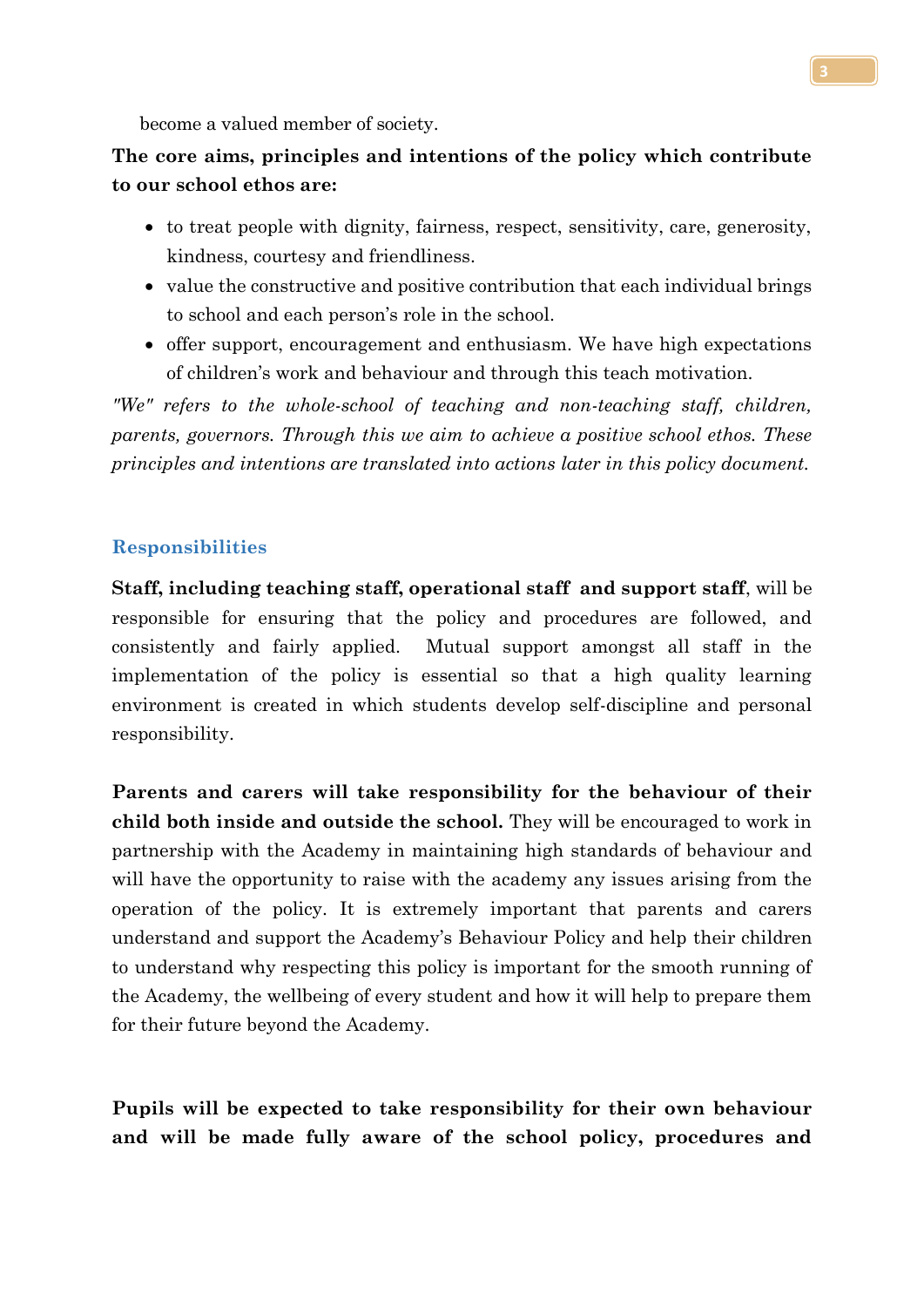**expectations**. Pupils also have a responsibility to ensure that any incidents of disruption, bullying and any form of harassment are reported.

## **Our Approach**

Each routine, rule and system that we have in place at Ark Conway has been designed with three fundamental principles in mind:

- Ready
- Respectful
- Safe

Staff ensure that pupils understand the purpose behind each school rule and how it links to one or more of the fundamental principles.

# **Ark Conway Behaviour Management Values**

The values we will uphold in our management of behaviour are:

## **Aspiration**

- We have high expectations for all pupils' behaviour
- We aspire to develop intrinsic motivation in all pupils, encouraging them to take ownership of their behaviour.

## **Honesty**

• We build open and honest relationships with pupils, parents and carers in order to support pupils' behaviour development

## **Perseverance**

- We are rigorous in ensuring routines and rules are followed
- We always show consistent and calm adult behaviour
- We never give up

## **Respect**

- We ensure that pupils know the purpose behind every rule
- We educate pupils about their rights and responsibilities

## **Happiness**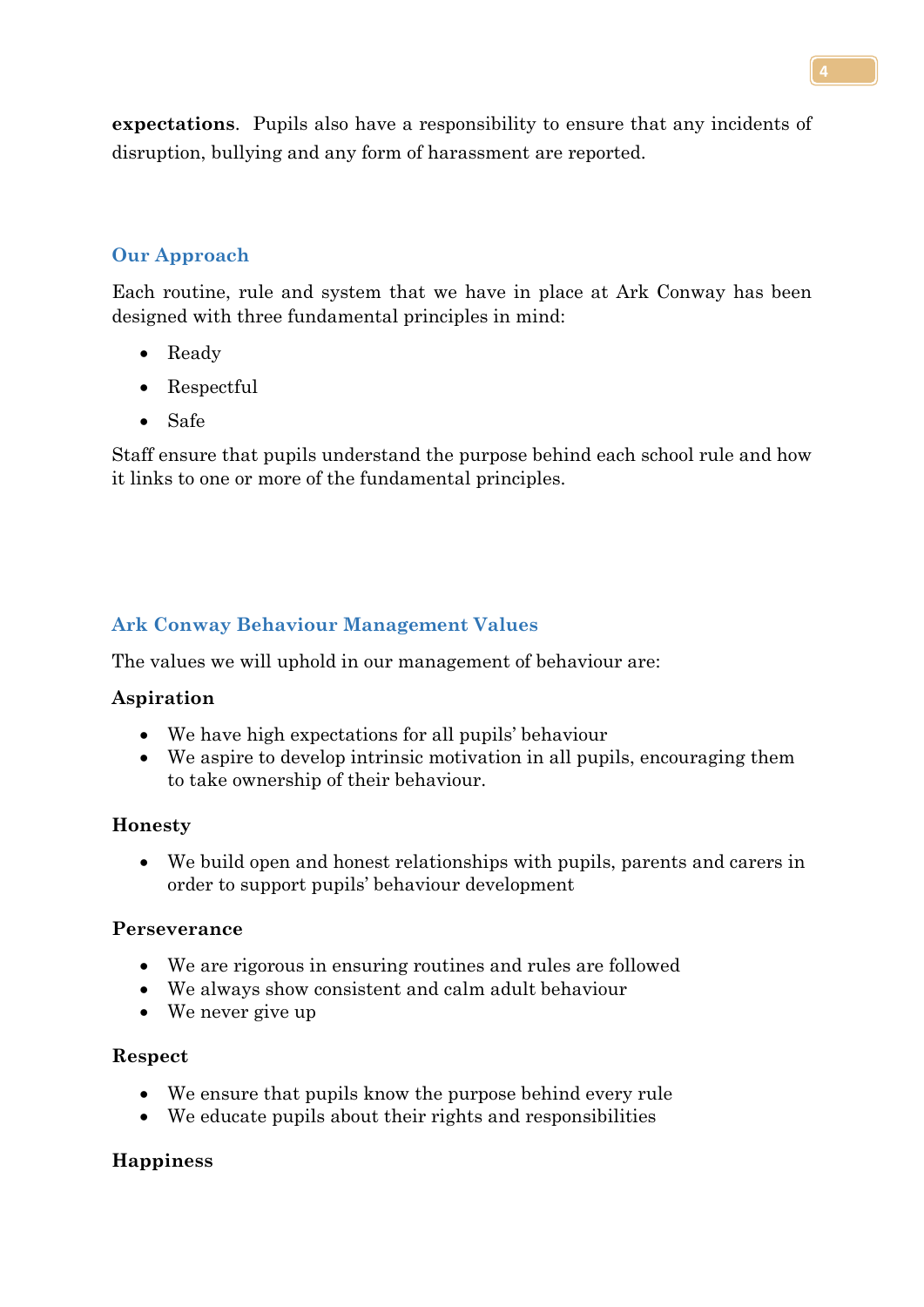- We assume the best of all pupils
- We ensure that there is a happy culture in school and pupil and staff wellbeing is at the heart of everything we do.
- We use praise and rewards to promote positive behaviour

## **Recognition and rewards**

## **Praise**

We recognise and reward learners who go 'over and above' our standards. Although there are tiered awards, our staff understand that a quiet word of personal praise can be as effective as a larger, more public, reward.

Expected behaviour is clearly defined and communicated to all students. Good behaviour is valued and the system of positive praise and rewards is used to encourage and motivate students. Rewards and praise will be used as much as possible to reinforce our five whole school values, as well as class rules and 'Ready, Respectful, Safe'.

## **Display of Excellence**

Each classroom has a Display of Excellence on the wall. Staff highlight the key behaviours (social or learning) that they want pupils to focus on. When they see children demonstrating these, the pupil's name will go on the display. The recognition board is not intended to shower praise on the individual. It is a collaborative strategy: we are one team, focused on one learning behaviour and moving in one direction.

## **Phone Call of Excellence**

The Phone Call of Excellence is high level recognition that communicates positive messages to the child's home. It is sincere recognition for those learners who have gone over and above consistently in the last week or previous series of lessons.

## **Star of the Week award**

Children will be nominated for a 'Star of the Week' award for an exemplary display of at least one of our core values. Awards will be given out and celebrated in our Friday Celebration Assembly each week. Parents will be invited to see their children receive certificates. (COVID update – parents will still be informed but will be unable to join us for assembly at the current time).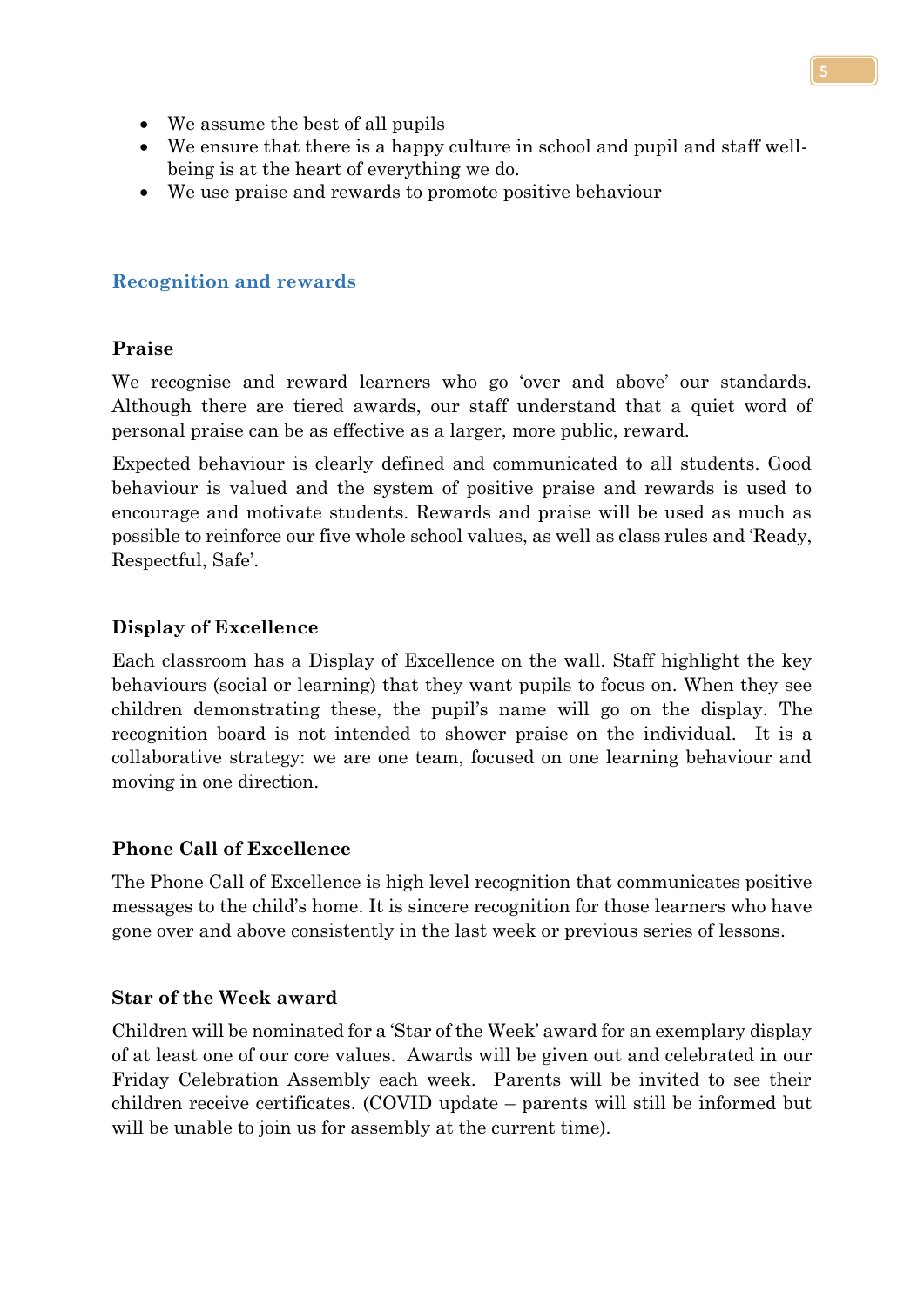## **Excellent Behaviour award and Tea Party with the Principal**

For those children who behave impeccably, every week one child from every class will be selected to receive an invitation to tea which will be presented in Friday Celebration Assembly. The child will write an RSVP at home and attend a tea party Friday with The Principal or a member of SLT if the Principal is offsite.

## **Attendance and Punctuality awards**

Good attendance and punctuality are essential for children's learning. The attendance figures for each class are announced in the weekly newsletter. The class with the best weekly punctuality is given the punctuality trophy at the Celebration Assembly.

## **Consequences**

Engagement with learning is always the primary aim. For the vast majority of learners a gentle reminder is all that is needed. Although there are occasions when it is necessary, every minute a learner is out of the lesson is one where they are not learning.

The stages outlined below are followed through with care and consideration, taking individual needs into account where necessary. Staff praise the behaviour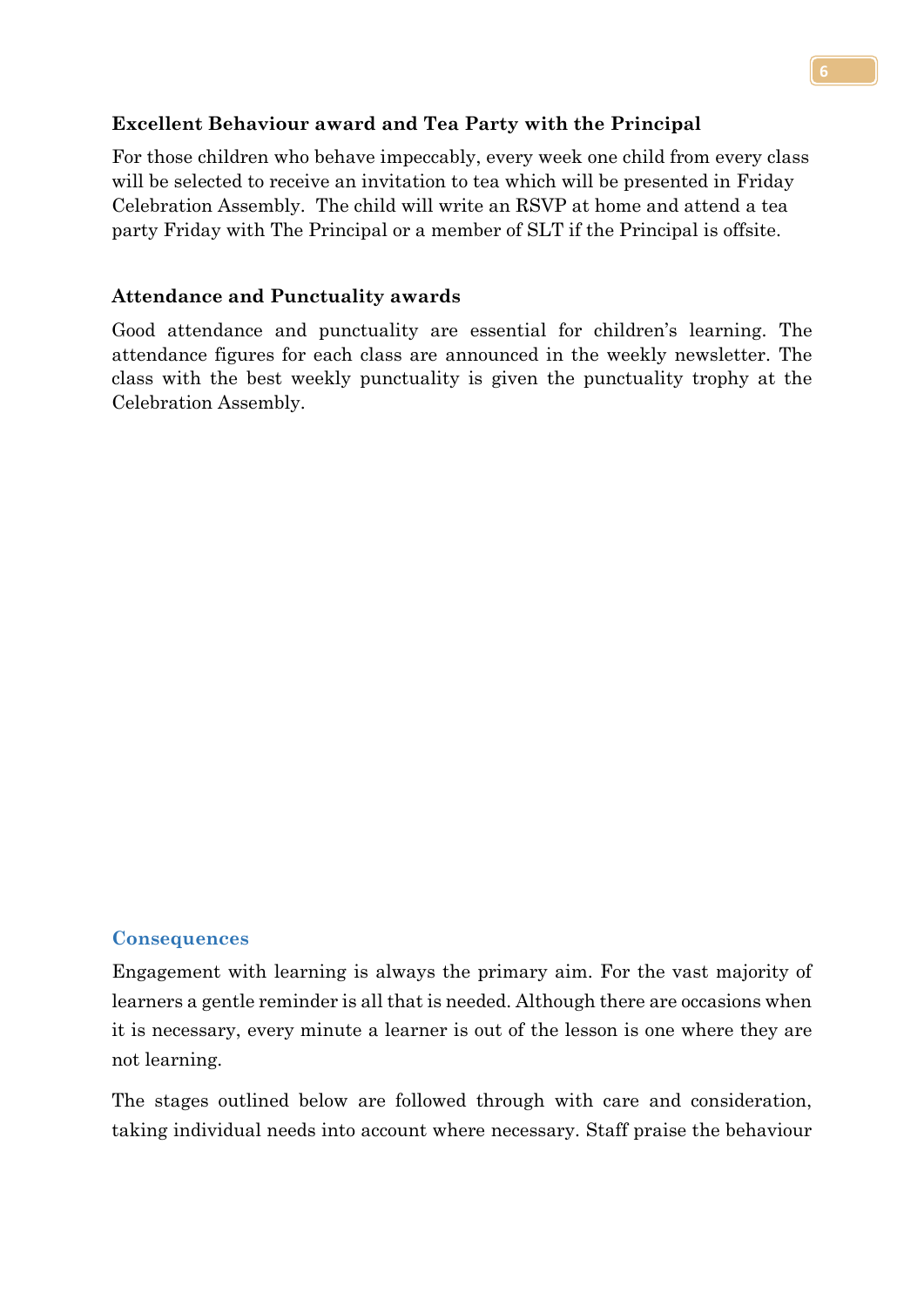they want to see. All learners are given 'take up time' in between steps. It is not possible to leap or accelerate steps for repeated low-level disruption.

It is important that the sanction is not out of proportion to the offence. Where antisocial, disruptive or aggressive behaviour is frequent sanctions alone are ineffective. In such cases careful evaluation of the curriculum on offer, classroom organisation and management, and whole school procedures should take place to eliminate these as contributory factors. Additional specialist help and advice from the Educational Psychologist may be necessary. This possibility should be discussed with the Principal and Inclusion Manager.

## **Stages of consequences**

#### **Reminder**

A reminder of the expectations for learners to be Ready, Respectful, Safe delivered privately to the learner. The teacher makes them aware of their behaviour. The learner has a choice to do the right thing. All staff 'take the time, every time' to ensure that all behaviours that are not in line with this policy or the school's values are addressed.

## **Private Caution**

A clear verbal caution delivered privately to the learner making them aware of their behaviour and clearly outlining the consequences if they continue. The learner has a choice to do the right thing. Learners will be reminded of their good previous good conduct to prove that they can make good choices.

Staff will follow this guidance:

- Gentle approach, personal, non-threatening, side on, eye level or lower.
- State the behaviour that was observed and which rule/expectation/routine it contravenes.
- Tell the learner what the consequences of their action is. Refer to previous good behaviour/learning as a model for the desired behaviour.
- Walk away from the learner; allow them time to decide what to do next. If there are comments, as you walk away write them down and follow up later.

## **Quiet Reflection**

Give the learner a chance to reflect away from others. Speak to the learner privately and give them a final opportunity to engage. Offer a positive choice to do so.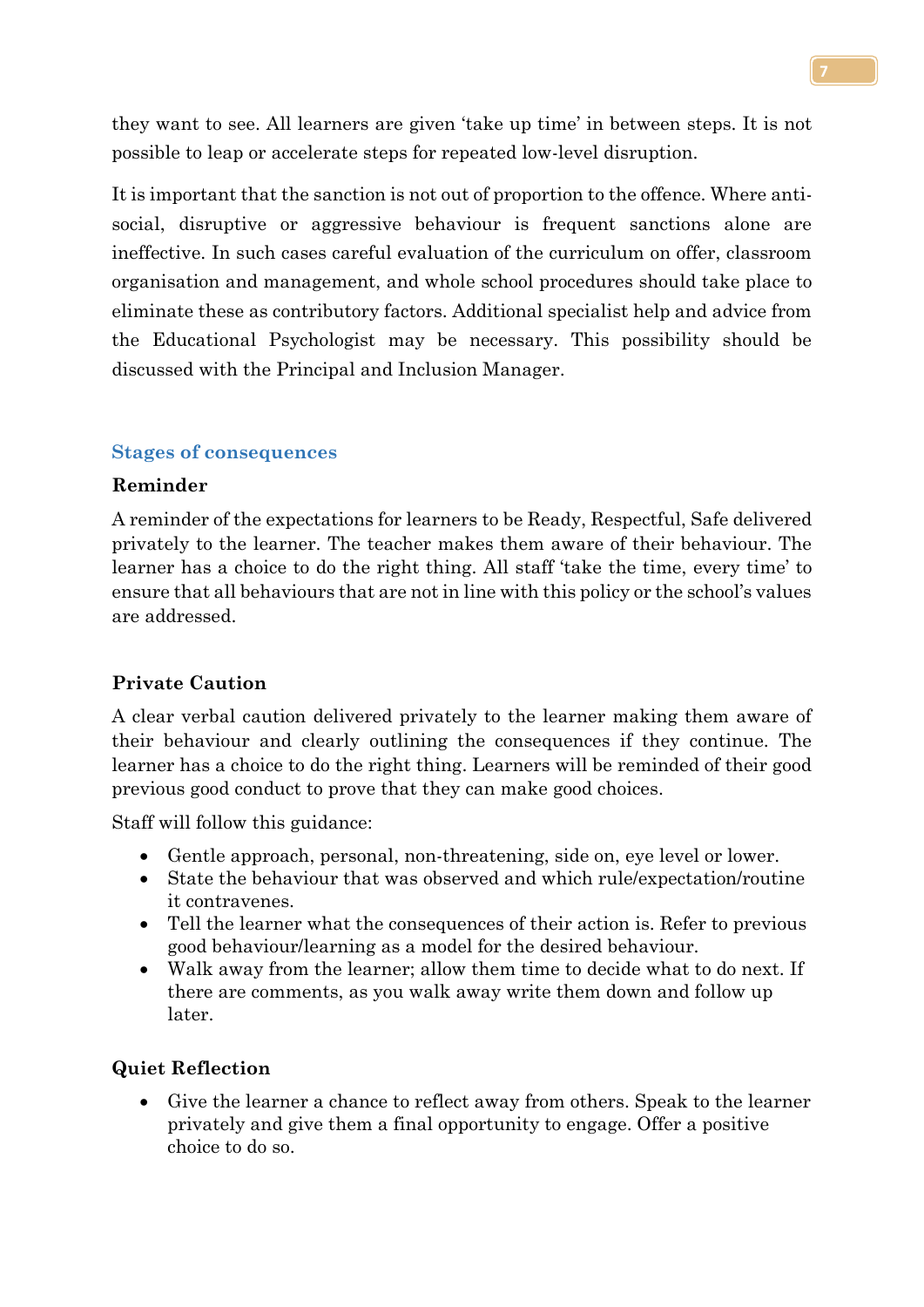## **Time out**

• Learners should stand outside their classroom (in a visible location) if they need to cool down and/or to defuse a situation. (In younger years, this time out will take place in the classroom). In general, five minutes should be enough – a timer should be used.

## **Restorative conversations**

Restoration meetings at Ark Conway are a core part of repairing damage to trust between staff and learners. These will take place following any 'time out' or serious incidents.

*Our Restoration meetings are structured in 5 steps, using the questions below:*

- What happened?
- What was each party thinking?
- How does each party feel and why?
- What should we do to put things right?
- How can we do things differently in the future?

## **Serious Incidents**

In some cases a child's behaviour can be so serious that the above system is overridden:

- Seriously injuring another child deliberately
- Leaving the classroom without permission /running away
- Extremely violent behaviour/vandalism
- Swearing/verbal abuse at an adult
- Possession of inappropriate objects/materials
- Theft
- Any form of repeated bullying

These incidents will be fully investigated and will result in at least one of the following:

- Letter/phone call home
- Meeting with parents
- Related sanction proportionate to the offence/child
- Internal exclusion
- Fixed term exclusion
- Permanent exclusion (consistent breaches of the behaviour policy/one-off significant events)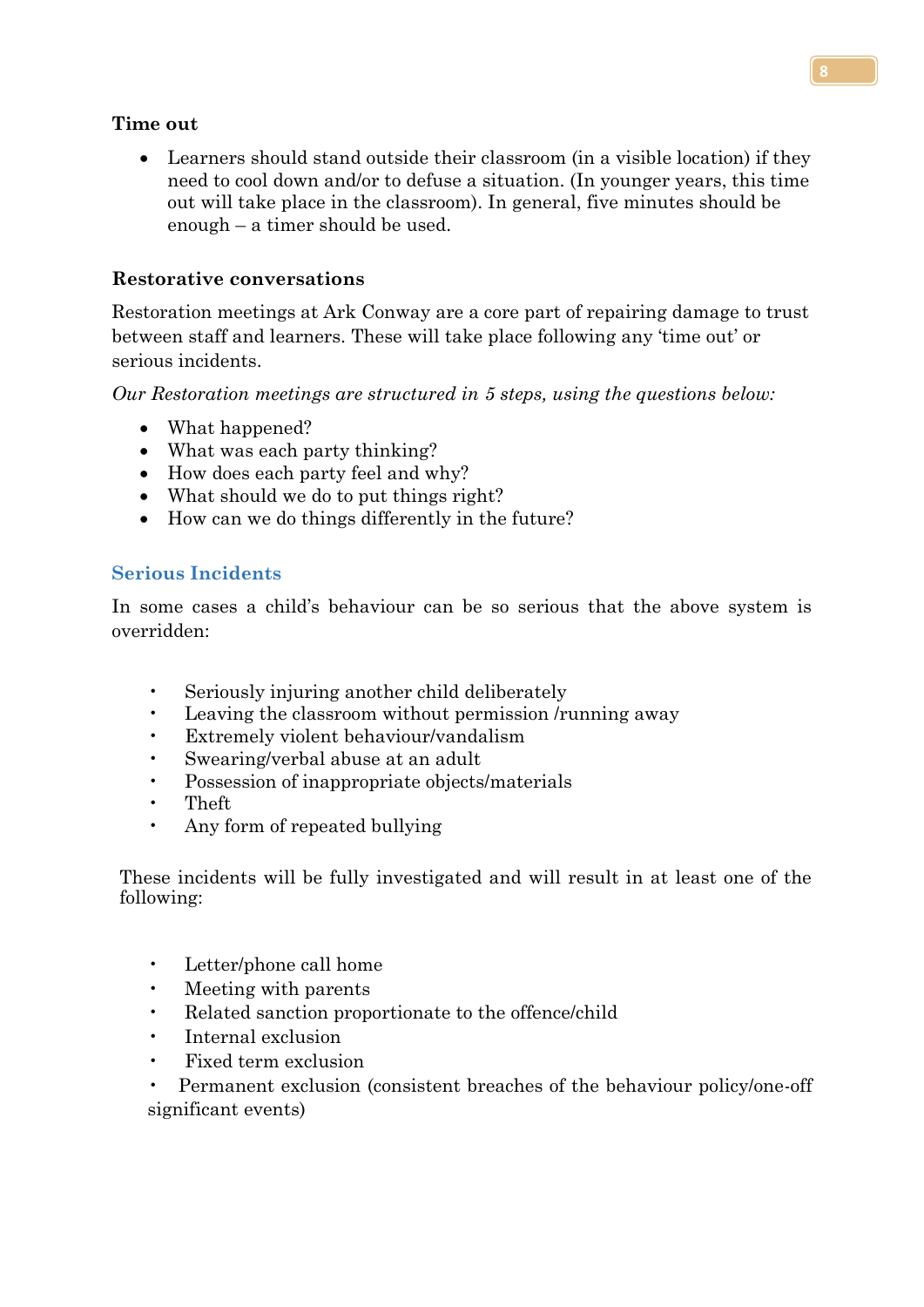*Whilst the consequences guidelines provide a guide, all behaviour will be dealt with on an individual basis and consequences applied are at the discretion of the Principal and staff involved.*

Following all serious incidents, these steps will be taken:

- A member of SLT/Teaching and Learning team will be informed
- They will then work alongside the member of staff to ensure this Behaviour Management policy is followed.
- The T+L Lead will also collaborate with the staff member to support the restorative conversation with the pupil.
- The incident will be recorded
- Parents of the children involved will be informed

# **Fixed-term exclusion**

Fixed-term exclusion involves being isolated from the school community for a set number of sessions/days. This may mean being in isolation at school, attending another school or staying at home. Excluded pupils will receive a work pack to complete. The offences listed below may lead to fixed-term exclusion. In exceptional circumstances, they may lead to permanent exclusion.

- Physical violence towards another student
- Derogatory and/or discriminatory verbal violence towards another student
- Verbal violence or abuse towards a member of staff
- Racial/sexual/homophobic harassment
- Bullying
- Theft
- Drug abuse or possession of drugs or the use of any illicit substances or materials (including pornography)
- Graffiti or property damage
- Persistent refusal to follow the Academy rules and expectations

If a pupil commits an offence that calls for fixed-term exclusion (5 days or less), s/he is subject to the following:

- If necessary, the pupil is immediately removed from class and/or school.
- The Principal or designee addresses the conduct and assigns an appropriate consequence.
- The parent/guardian is notified by the Principal or by their designee.
- A parent or guardian will be required to meet with the Principal or by his designee regarding the offence prior to a pupil's return to school.
- The pupil is entitled to respond to the charges against him or her.
- An individual behaviour plan will be drawn up if needed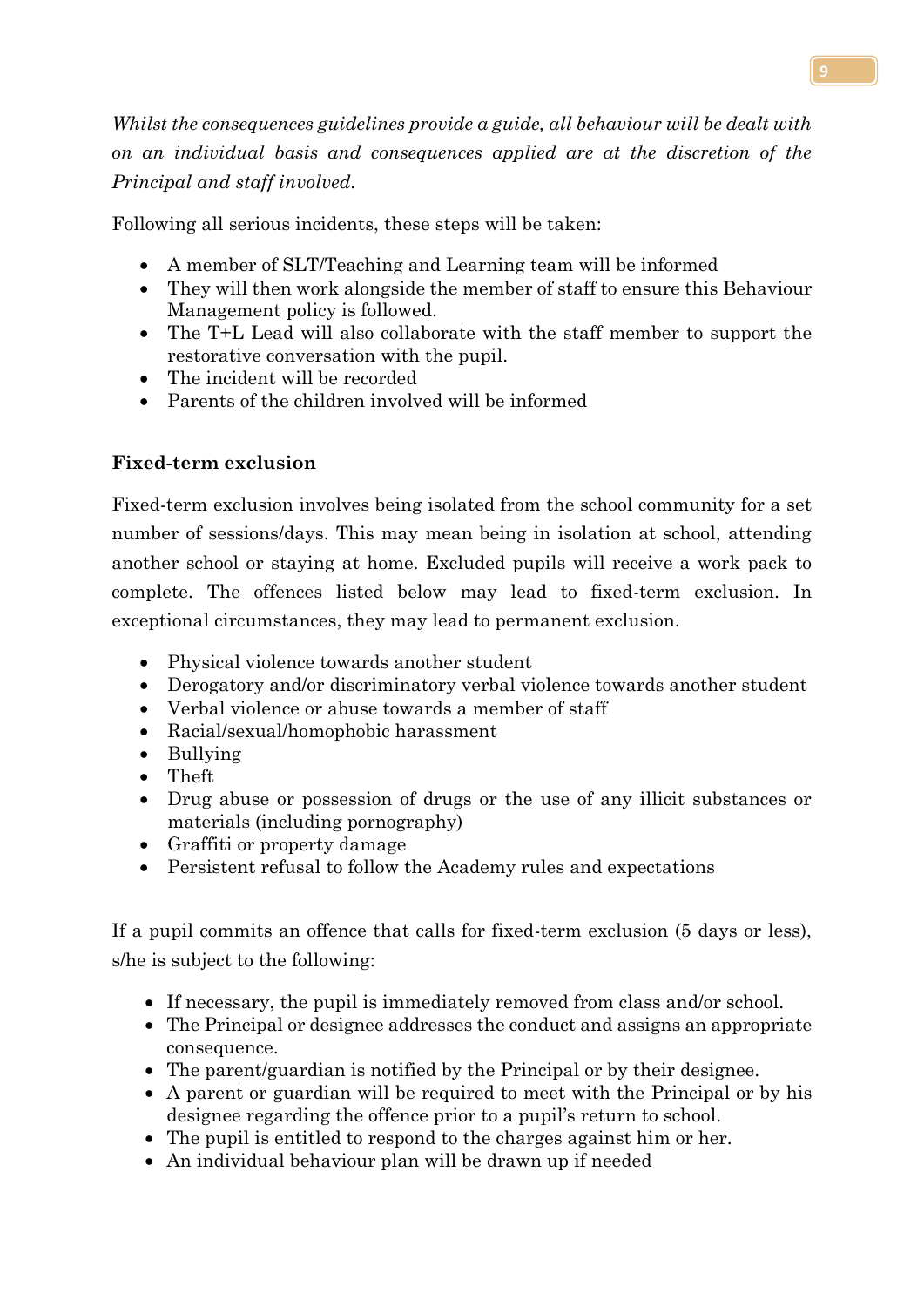## **Permanent exclusion**

These offences may lead to a permanent exclusion.

- Physical violence towards a member of staff
- Arson
- Carrying an offensive weapon
- Drug-related activity linked to the supply of drugs
- There will be occasions when violence towards another student or bullying could lead to permanent exclusion
- Persistent refusal to follow the Academy rules and expectations

Further details of the exclusions process are outlined in the full exclusions policy on our school website and available on request from the school office.

*Whilst the list above provides a guide all behaviour will be dealt with on an individual basis and sanctions applied are at the discretion of the headteacher and staff involved.*

# **Additional Information**

## **Access to toilets during lesson times**

During lesson times it is expected that pupils request permission to leave the class to go to the toilet. It is expected that the classroom teacher monitors how many children at any given time are allowed access to the toilets during lesson time.

## **Access to toilets during playtimes**

During playtimes children requesting access to the toilets should do so through the assigned member of staff. A restriction in the number of pupils is necessary in order to maintain the safety of all children, the cleanliness and hygiene of the toilets, and the usual high expectations of behaviour.

## **Uniform**

*Please refer to the uniform policy*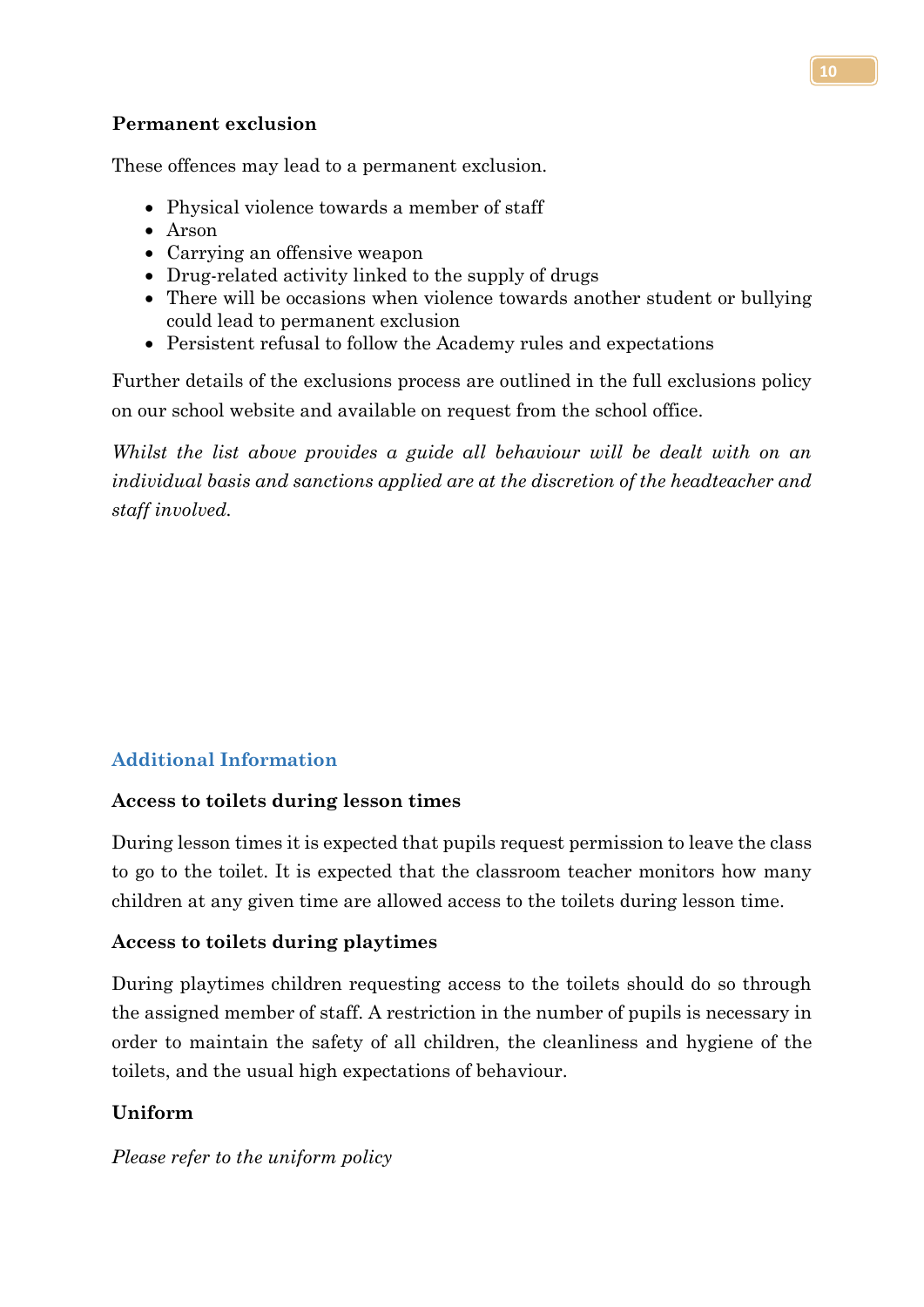## **Bullying**

*Please refer to the anti-bullying policy*

#### **Monitoring, evaluation and review**

The academy will review this policy annually and assess its implementation and effectiveness. The policy will be promoted and implemented throughout the academy.

#### **Equality Impact Statement**

We will do all we can to ensure that this policy does not discriminate, directly or indirectly. We shall do this through regular monitoring and evaluation of our policies. On review we shall assess and consult relevant stakeholders on the likely impact of our policies on the promotion of race quality, equality for disabled persons, gender equality and community cohesion using an appropriate *Equality Impact Assessment*. The policy may be amended as a result of this assessment.

#### **Interrelationship with other school policies**

In order for the behaviour policy to be effective a clear relationship with other school policies, particularly equalities, special educational needs and anti-bullying has been established.

#### **Involvement of outside agencies**

The academy works positively with external agencies (e.g. educational welfare, health services etc.). It seeks appropriate support from them to ensure that the needs of all pupils are met by utilising the range of external support available.

#### **Behaviour beyond the Academy**